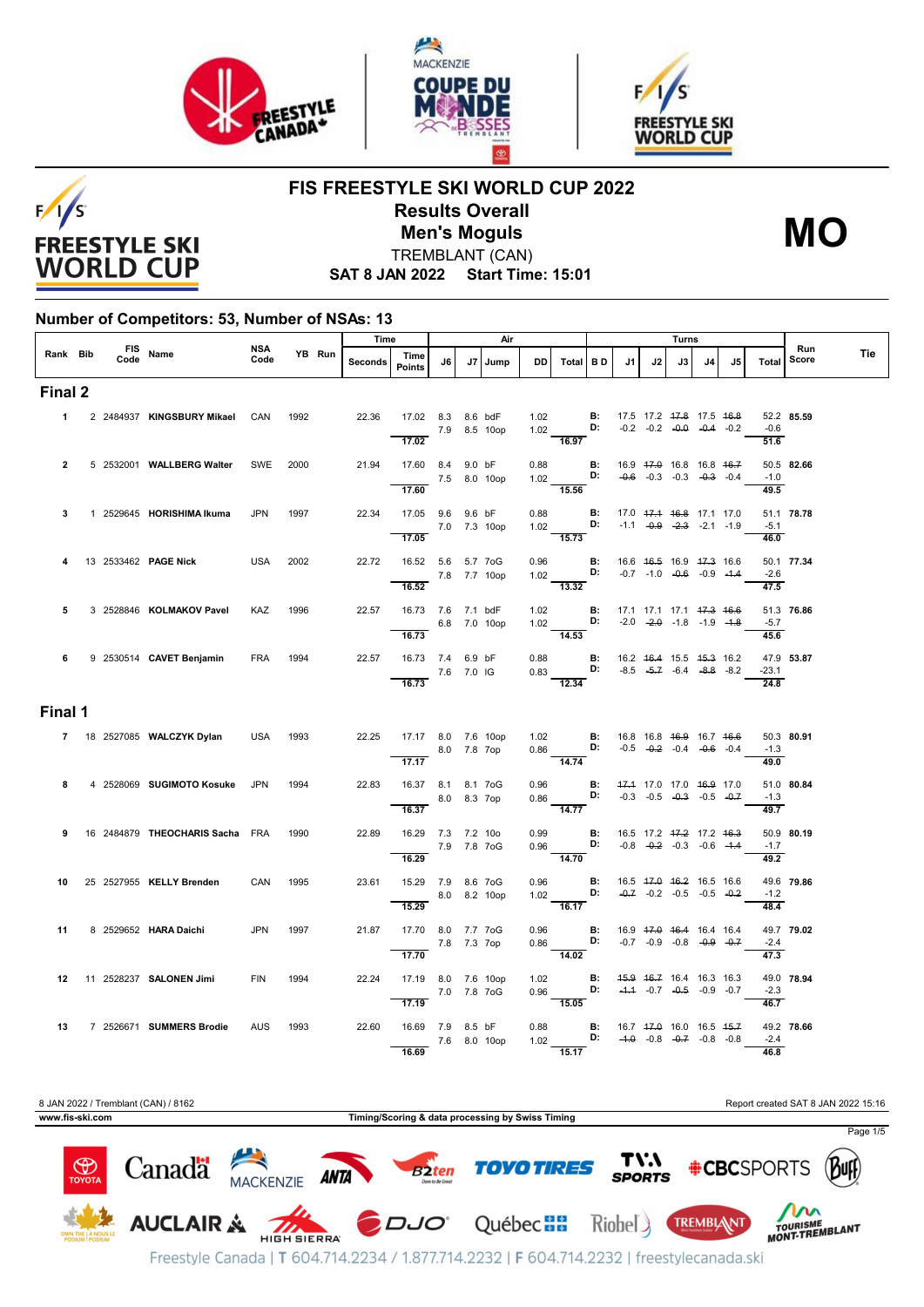

**FREESTYLE SKI WORLD CUP** 





### **FIS FREESTYLE SKI WORLD CUP 2022 Results Overall Men's Moguls MO**



**SAT 8 JAN 2022 Start Time: 15:01** TREMBLANT (CAN)

|          |               |                                              |                    |      |        | Time    |                                                       |              |             | Air          |              |                                                                                                                       |                 |                                    |    | Turns                                                                  |    |                                    |                             |              |     |
|----------|---------------|----------------------------------------------|--------------------|------|--------|---------|-------------------------------------------------------|--------------|-------------|--------------|--------------|-----------------------------------------------------------------------------------------------------------------------|-----------------|------------------------------------|----|------------------------------------------------------------------------|----|------------------------------------|-----------------------------|--------------|-----|
| Rank Bib | Code          | FIS Name                                     | <b>NSA</b><br>Code |      | YB Run | Seconds | Time<br><b>Points</b>                                 | J6           |             | J7   Jump    |              | DD   Total   B D                                                                                                      |                 | J1                                 | J2 | J3                                                                     | J4 | J5                                 | Total                       | Run<br>Score | Tie |
| 14       |               | 27 2529093 DUMAIS Laurent                    | CAN                | 1996 |        | 22.65   | 16.62 7.2 6.9 10op                                    | 8.2 7.3 7op  |             |              | 1.02<br>0.86 |                                                                                                                       | <b>B:</b><br>D: |                                    |    | 16.9   46.4   47.0   16.5   16.5<br>$-0.7$ $-0.6$ $-0.6$ $-0.8$ $-4.7$ |    |                                    | $-2.1$                      | 49.9 78.26   |     |
|          |               | 15  10  2528117  FJALLSTROM Ludvig SWE  1993 |                    |      |        | 22.75   | 16.62<br>16.48 7.7 7.6 bF                             |              |             |              | 0.88         | $\overline{13.84}$                                                                                                    | <b>B:</b>       | 16.4 46.9 16.9 16.2 46.0           |    |                                                                        |    |                                    | 47.8                        | 49.5 76.87   |     |
|          |               |                                              |                    |      |        |         | 16.48                                                 | 8.4 7.2 IG   |             |              |              | $0.83$ D:<br>13.19                                                                                                    |                 |                                    |    | $-0.8$ $-0.8$ $-0.6$ $-4.2$ $-0.7$                                     |    |                                    | $-2.3$<br>$\frac{47.2}{ }$  |              |     |
|          |               | 16 21 2528086 MATHESON James                 | <b>AUS</b>         | 1995 |        | 22.98   | 16.16 8.5 7.2 bF<br>7.3 7.3 7op                       |              |             |              |              | 0.88 <b>B:</b><br>0.86 <b>D:</b>                                                                                      |                 |                                    |    | 16.3 16.6 <del>16.0</del> 16.6 16.0                                    |    | $-0.8$ $-1.0$ $-0.6$ $-1.1$ $-1.4$ | $-2.9$                      | 48.9 75.33   |     |
|          |               |                                              |                    |      |        |         | 16.16                                                 |              |             |              |              | $\overline{13.17}$                                                                                                    |                 |                                    |    |                                                                        |    |                                    | 46.0                        |              |     |
|          | Qualification |                                              |                    |      |        |         |                                                       |              |             |              |              |                                                                                                                       |                 |                                    |    |                                                                        |    |                                    |                             |              |     |
|          |               | 17 31 2531687 LAVOIE Alexandre               | CAN                | 1996 |        | 23.05   | 16.06 7.7 7.9 7op                                     | 7.6 8.3 7 oG |             |              |              | 0.86 <b>B</b> : 15.6 15.8 <del>16.0</del> 14.9 15.6<br>0.96 <b>D:</b> -0.8 -0.4 -0.4 -0.5 -0.5                        |                 |                                    |    |                                                                        |    |                                    | $-1.4$                      | 47.0 75.99   |     |
|          |               |                                              |                    |      |        |         | 16.06                                                 |              |             |              |              | 14.33                                                                                                                 |                 |                                    |    |                                                                        |    |                                    | 45.6                        |              |     |
| 18       |               | 20 2531671 MATSUDA So                        | <b>JPN</b>         | 1999 |        | 22.42   | 16.94 8.3 8.3 bG<br>7.4 7.8 7op<br>16.94              |              |             |              |              | 0.83 <b>B:</b> 46.4 16.4 16.1 16.0 4 <del>5.3</del><br>0.86 <b>D:</b> -0.8 -0.6 -1.7 -0.9 -1.2<br>$\overline{13.41}$  |                 |                                    |    |                                                                        |    |                                    | $-2.9$<br>45.6              | 48.5 75.95   |     |
| 19       |               | 32 2532724 McQUINN George                    | <b>USA</b>         | 1998 |        | 23.17   | 15.90 7.0 7.3 10op                                    |              |             |              |              | 1.02 <b>B:</b> 15.4 44.7 15.9 16.2 46.2<br>0.96 <b>D:</b> -0.7 -1.0 -0.4 -1.4 -0.9                                    |                 |                                    |    |                                                                        |    |                                    |                             | 47.5 75.57   |     |
|          |               |                                              |                    |      |        |         | 15.90                                                 | 7.5 8.1 7oG  |             |              |              | $\frac{1}{14.77}$                                                                                                     |                 |                                    |    |                                                                        |    |                                    | $-2.6$<br>$\frac{44.9}{ }$  |              |     |
| 20       |               | 53 2469168 REIKHERD Dmitriy                  | <b>KAZ</b>         | 1989 |        | 21.95   | 17.59 7.1 6.7 7op<br>7.8 7.8 bG<br>$\overline{17.59}$ |              |             |              |              | 0.86 <b>B:</b> 16.3 15.0 46.7 15.7 45.0 0.83 <b>D:</b> $-0.5$ $-0.9$ $-0.4$ $-0.8$ $-0.8$<br>12.40                    |                 |                                    |    |                                                                        |    |                                    | $-2.1$<br>44.9              | 47.0 74.89   |     |
| 21       |               | 12 2534511 McDONALD Cole                     | <b>USA</b>         | 2003 |        | 23.07   | 16.04 7.7 7.5 bF                                      |              |             |              | 0.88         | $1.02$ D:                                                                                                             |                 | <b>B:</b> 15.8 45.5 16.0 15.9 46.2 |    |                                                                        |    |                                    |                             | 47.7 74.72   |     |
|          |               |                                              |                    |      |        |         | 16.04                                                 | 7.8 7.3 10op |             |              |              | 14.38                                                                                                                 |                 |                                    |    | $-0.8$ $-0.6$ $-1.1$ $-4.5$ $-1.5$                                     |    |                                    | $-3.4$<br>44.3              |              |     |
| 22       |               | 46 2528644 KOBER Jordan                      | CAN                | 1996 |        | 22.14   | 17.32 7.8 7.3 7op<br>7.1 7.5 7 og                     |              |             |              | 0.86         | 0.96 <b>D:</b> $-1.0$ - $-0.9$ - $1.2$ - $-1.1$ - $-1.6$<br>0.96 <b>D:</b> $-1.0$ - $-0.9$ - $-1.2$ - $-1.1$ - $-1.6$ |                 | <b>B:</b> 15.9 15.6 44.9 15.5 46.4 |    |                                                                        |    |                                    | $-3.3$                      | 47.0 74.51   |     |
|          |               |                                              |                    |      |        |         | 17.32                                                 |              |             |              |              | $\frac{12.6}{13.49}$                                                                                                  |                 |                                    |    |                                                                        |    |                                    | 43.7                        |              |     |
| 23       |               | 23 2533386 VIERELA Severi                    | <b>FIN</b>         | 2001 |        | 22.19   | 17.26 7.7 7.9 7oG<br>7.1 7.1 7op<br>17.26             |              |             |              | 0.96         | $0.86$ D:<br>13.58                                                                                                    | B:              |                                    |    | 15.0 44.9 15.2 15.4 45.5<br>$-1.2$ $-0.8$ $-1.0$ $-0.8$ $-1.8$         |    |                                    | $-3.0$<br>$\overline{42.6}$ | 45.6 73.44   |     |
| 24       |               | 14 2485221 WILSON Bradley                    | <b>USA</b>         | 1992 |        | 22.60   | 16.69 7.1 7.6 bF                                      |              |             |              | 0.88         | $0.83$ D:                                                                                                             | B:              | 15.1 44.9 15.0 45.8 15.3           |    |                                                                        |    |                                    |                             | 45.4 73.36   |     |
|          |               |                                              |                    |      |        |         | 8.8 8.6 bG<br>16.69                                   |              |             |              |              | $-13.67$                                                                                                              |                 |                                    |    | $-0.6$ $-0.3$ $-0.9$ $-0.9$ $-1.0$                                     |    |                                    | $-2.4$<br>43.0              |              |     |
| 25       |               | 19 2527554 TADE Marco                        | SUI                | 1995 |        | 23.22   | 15.83 7.2 7.3 bF                                      |              |             | 7.0 7.1 10op | 0.88         | $\overline{\mathbf{B}}$<br>$1.02$ D:                                                                                  |                 | 15.1 44.6 46.2 15.8 16.0           |    | $-0.8$ $-4.4$ $-0.5$ $-1.2$ $-1.1$                                     |    |                                    | $-3.1$                      | 46.9 73.19   |     |
|          |               |                                              |                    |      |        |         | 15.83                                                 |              |             |              |              | $-13.56$                                                                                                              |                 |                                    |    |                                                                        |    |                                    | 43.8                        |              |     |
| 26       |               | 22 2532161 WOODS Cooper                      | <b>AUS</b>         | 2000 |        | 23.31   | 15.70 8.2 8.3 bF<br>15.70                             |              | 6.0 5.9 7op |              |              | 0.88 <b>B</b> : 4 <del>5.6</del> 46.4 15.8 15.7 15.7<br>0.86 <b>D:</b> -1.0 -0.6 -0.8 -1.4 -0.9<br>$-12.37$           |                 |                                    |    |                                                                        |    |                                    | $-2.7$<br>44.5              | 47.2 72.57   |     |
| 27       |               | 34 2531950 FENELEY William                   | <b>GBR</b>         | 1999 |        | 23.46   | 15.50 7.3 7.6 bF                                      |              |             |              | 0.88         |                                                                                                                       |                 | <b>B:</b> 45.7 15.6 45.2 15.7 15.5 |    |                                                                        |    |                                    | $-2.1$                      | 46.8 72.55   |     |
|          |               |                                              |                    |      |        |         | 15.50                                                 |              | 7.8 8.1 bp  |              |              | $\overline{12.35}$                                                                                                    |                 |                                    |    |                                                                        |    |                                    | $\frac{44.7}{ }$            |              |     |

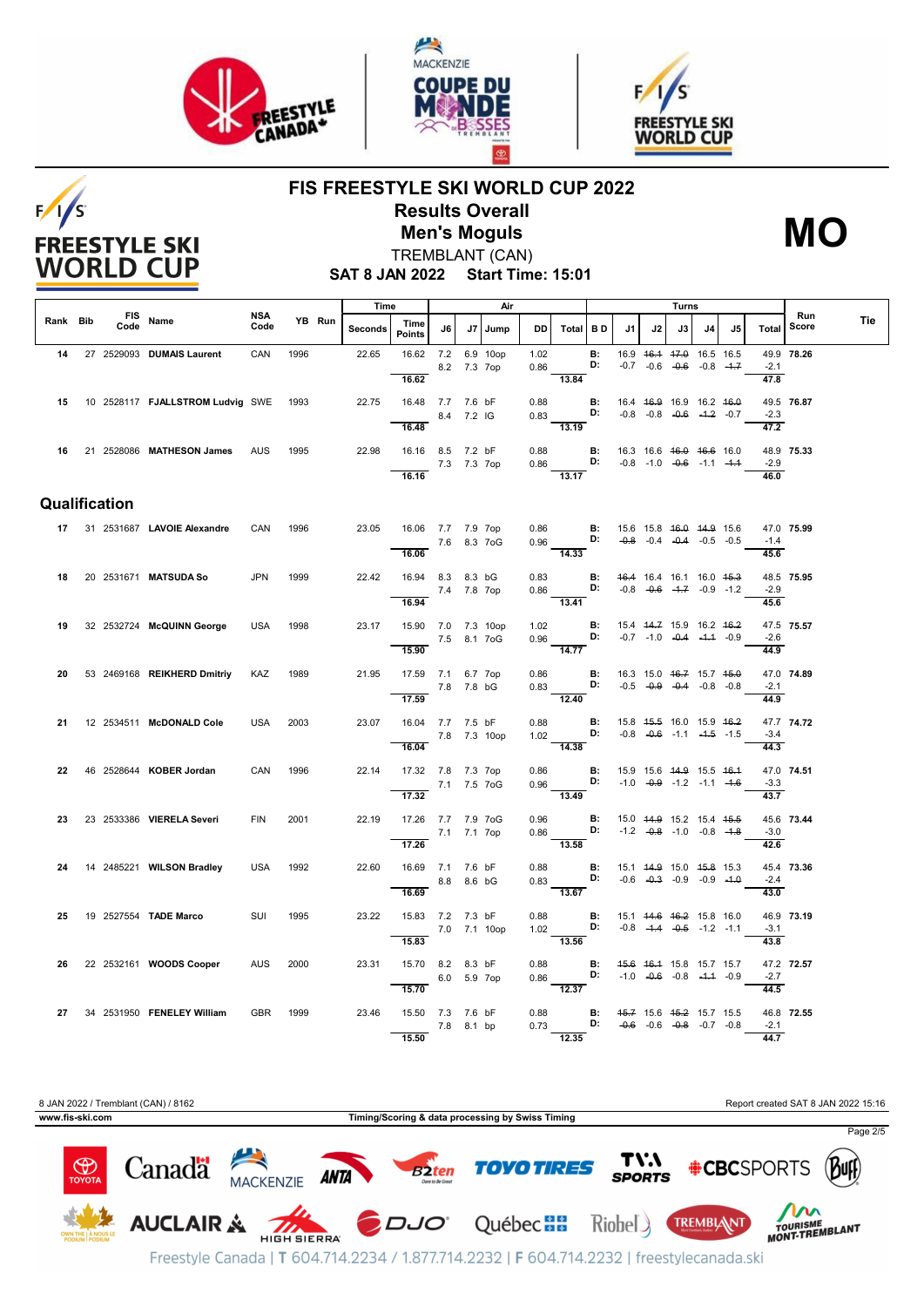

**FREESTYLE SKI WORLD CUP** 





### **FIS FREESTYLE SKI WORLD CUP 2022 Results Overall Men's Moguls MO**



**SAT 8 JAN 2022 Start Time: 15:01** TREMBLANT (CAN)

|          |      |                                           |                    |      |        | Time    |                                                      | Air         |        |      | Turns        |                                                                                                                     |           |                                        |    |                                                                |    |    |                              |              |     |
|----------|------|-------------------------------------------|--------------------|------|--------|---------|------------------------------------------------------|-------------|--------|------|--------------|---------------------------------------------------------------------------------------------------------------------|-----------|----------------------------------------|----|----------------------------------------------------------------|----|----|------------------------------|--------------|-----|
| Rank Bib | Code | FIS Name                                  | <b>NSA</b><br>Code |      | YB Run | Seconds | Time<br><b>Points</b>                                | J6 I        | J7     | Jump | DD I         | Total BD                                                                                                            |           | J1                                     | J2 | J3 I                                                           | J4 | J5 | <b>Total</b>                 | Run<br>Score | Tie |
| 28       |      | 17 2530240 DUFRESNE Gabriel               | CAN                | 1996 |        | 22.29   | 17.12 7.3<br>17.12                                   | 7.8 7.8 7op | 7.9 bF |      | 0.88<br>0.86 | D:<br>13.38                                                                                                         | <b>B:</b> |                                        |    | 45.8 44.8 15.0 15.0 15.2<br>$-0.9$ $-4.4$ $-0.7$ $-1.1$ $-1.4$ |    |    | $-3.4$<br>41.8               | 45.2 72.30   |     |
| 29       |      | 29 2526517 ESCOBAR Jules                  | <b>FRA</b>         | 1994 |        | 23.01   | 16.12 9.0 8.4 bG<br>16.12                            | 7.0 7.3 7op |        |      | 0.83         | 0.86 <b>D:</b> $-0.8$ -0.4 -0.8 -1.5 -1.6 -1.6 -1.6 -1.6<br>13.36                                                   |           | <b>B:</b> 15.7 15.0 44.9 15.1 45.7     |    |                                                                |    |    | $-3.1$<br>42.7               | 45.8 72.18   |     |
| 30       |      | 39 2530702 PORTELLO Ryan                  | CAN                | 1997 |        | 23.05   | 16.06 6.6 6.7 bF                                     | 6.0 7.2 bG  |        |      | 0.88         | $0.83$ D:                                                                                                           |           | <b>B:</b> 45.3 45.8 15.7 15.3 15.7     |    | $-0.6$ $-0.2$ $-0.7$ $-1.3$ $-4.3$                             |    |    | $-2.6$                       | 46.7 71.48   |     |
| 31       |      | 51 2532862 ROMANOV Sergey                 | <b>KAZ</b>         | 2001 |        | 23.31   | 16.06<br>15.70 6.0 7.3 7oG<br>6.6 6.8 7op            |             |        |      | 0.96         | $\overline{11.32}$<br>$0.86$ D: $-1.3$ $-1.2$ $-0.8$ $-1.7$ $-0.9$                                                  | B:        |                                        |    | 15.5 46.3 16.2 15.0 44.8                                       |    |    | 44.1<br>$-3.4$               | 46.7 71.13   |     |
| 32       |      | 6 2532811 HOLMGREN Albin                  | SWE                | 2001 |        | 22.13   | 15.70<br>17.34 6.6 6.6 7oG                           | 7.0 7.7 7op |        |      | 0.96         | $\overline{12.13}$<br>0.86 <b>D:</b> $-4.6$ -1.9 $-2.4$ -2.3 -1.9                                                   |           | <b>B:</b> 45.3 46.6 15.9 15.5 15.7     |    |                                                                |    |    | 43.3<br>$-6.1$               | 47.1 70.99   |     |
| 33       |      | 30 2532859 BONDAREV Anton                 | KAZ                | 2000 |        | 22.99   | 17.34<br>16.15 6.7 7.3 7op                           |             |        |      |              | $\frac{1}{12.65}$<br>0.86 <b>B:</b> 4 <del>5.9</del> 44.2 15.6 15.1 14.8<br>0.73 <b>D:</b> -0.4 -0.5 -0.5 -0.8 -0.8 |           |                                        |    |                                                                |    |    | 41.0                         | 45.5 70.93   |     |
| 34       |      | 36 2528035 PENTTALA OIII                  | <b>FIN</b>         | 1995 |        | 23.09   | 16.15<br>16.01 6.9 6.7 7op                           | 6.9 7.0 bp  |        |      |              | $rac{3.16}{11.08}$                                                                                                  |           |                                        |    | $-0.4$ $-0.5$ $-0.5$ $-0.8$ $-0.8$                             |    |    | $-1.8$<br>43.7               | 45.6 70.53   |     |
|          |      |                                           |                    |      |        |         | 6.8 6.1 10op<br>16.01                                |             |        |      |              | 0.86 <b>B:</b> 15.5 15.0 15.1 4 <del>5.6 14.7</del><br>1.02 <b>D:</b> -1.1 -4.7 -0.9 -0.8 -1.5<br>12.42             |           |                                        |    |                                                                |    |    | $-3.5$<br>42.1               |              |     |
| 35       |      | 43 2531178 SUIKKARI Johannes FIN          |                    | 1996 |        | 22.29   | 17.12 6.7 6.8 7op<br>7.1 7.7 bp<br>17.12             |             |        |      |              | $0.86$ B:<br>0.73 D:<br>$\overline{11.20}$                                                                          |           |                                        |    | 14.9 44.6 14.8 45.4 14.7<br>$-4.0$ $-0.9$ $-0.9$ $-0.6$ $-0.2$ |    |    | $-2.4$<br>42.0               | 44.4 70.32   |     |
| 36       |      | 24 2527360 PENTTALA Jussi                 | <b>FIN</b>         | 1993 |        | 22.70   | 16.55 6.5 6.5 7op<br>7.0 7.1 7oG<br>16.55            |             |        |      | 0.86         | 0.96 <b>D:</b> $-4.6$ -2.1 -2.0 -2.1 -2.5<br>$\overline{12.35}$                                                     |           | <b>B:</b> $16.2$ $15.5$ 16.0 15.8 15.8 |    |                                                                |    |    | $-6.2$<br>$\frac{41.4}{9.6}$ | 47.6 70.30   |     |
| 37       |      | 49 2530541 GERKEN SCHOFIELD GBR<br>Thomas |                    | 1998 |        | 21.78   | 17.82 6.9 6.4 bF<br>8.1 7.8 bp<br>17.82              |             |        |      |              | 0.88 <b>B:</b> 14.3 45.7 14.9 15.2 44.0<br>$0.73$ D:<br>11.65                                                       |           |                                        |    | $-4.8$ $-0.9$ $-0.8$ $-1.4$ $-1.4$                             |    |    | $-3.7$<br>40.7               | 44.4 70.17   |     |
| 38       |      | 52 2532044 MOUILLE Thibaud                | <b>FRA</b>         | 1999 |        | 23.38   | 15.61 7.0 7.2 7oG<br>15.61                           | 7.0 6.9 bG  |        |      |              | 0.96 <b>B:</b> 15.5 44.6 15.4 15.3 45.8<br>0.83 <b>D:</b> -1.5 - <del>2.6</del> -1.6 -1.4 -4.4<br>$-12.58$          |           |                                        |    |                                                                |    |    | $-4.5$<br>41.7               | 46.2 69.89   |     |
| 39       |      | 26 2534001 KARJALAINEN<br>Rasmus          | <b>FIN</b>         | 2002 |        | 23.16   | 15.91 7.0 6.4 10op<br>7.7 7.7 IG<br>15.91            |             |        |      |              | 1.02 <b>B:</b> 14.7 45.2 13.7 14.8 43.4<br>0.83 <b>D:</b> -0.9 -0.6 -0.7 -0.9 -4.2<br>$\overline{13.22}$            |           |                                        |    |                                                                |    |    | $-2.5$<br>40.7               | 43.2 69.83   |     |
| 40       |      | 42 2528624 SUIRE Martin                   | <b>FRA</b>         | 1996 |        | 22.30   | 17.10 7.3 6.0 7oG<br>17.10                           | 7.4 6.3 7op |        |      | 0.96         | $0.86$ D:<br>$\overline{12.26}$                                                                                     | B:        |                                        |    | 15.7 46.4 14.3 14.5 43.7<br>$-1.3$ $-0.9$ $-1.9$ $-1.3$ $-2.8$ |    |    | $-4.5$<br>40.0               | 44.5 69.36   |     |
| 41       |      | 28 2530808 BELLUCCI Massimo ITA           |                    | 1999 |        | 23.93   | 14.85 7.1 7.4 bF<br>$6.0\quad 6.3\quad 70G$<br>14.85 |             |        |      | 0.88         | $0.96$ D: $-0.7$ -1.0 $-1.3$ -1.1 -1.1<br>$\overline{12.27}$                                                        | B:        | 44.9 15.1 45.7 15.3 15.0               |    |                                                                |    |    | $-3.2$<br>42.2               | 45.4 69.32   |     |
|          |      | 42 38 2534856 JUNG Daeyoon KOR 2005       |                    |      |        | 23.30   | 15.72 7.7 7.2 7op<br>15.72                           | 7.4 6.9 bp  |        |      |              | 0.86 <b>B:</b> 4 <del>5.4 14.1</del> 14.5 15.3 15.0<br>0.73 <b>D:</b> -1.3 -1.2 -1.4 - <del>1.2</del> -2.6<br>11.62 |           |                                        |    |                                                                |    |    | $-3.9$<br>40.9               | 44.8 68.24   |     |



Freestyle Canada | T 604.714.2234 / 1.877.714.2232 | F 604.714.2232 | freestylecanada.ski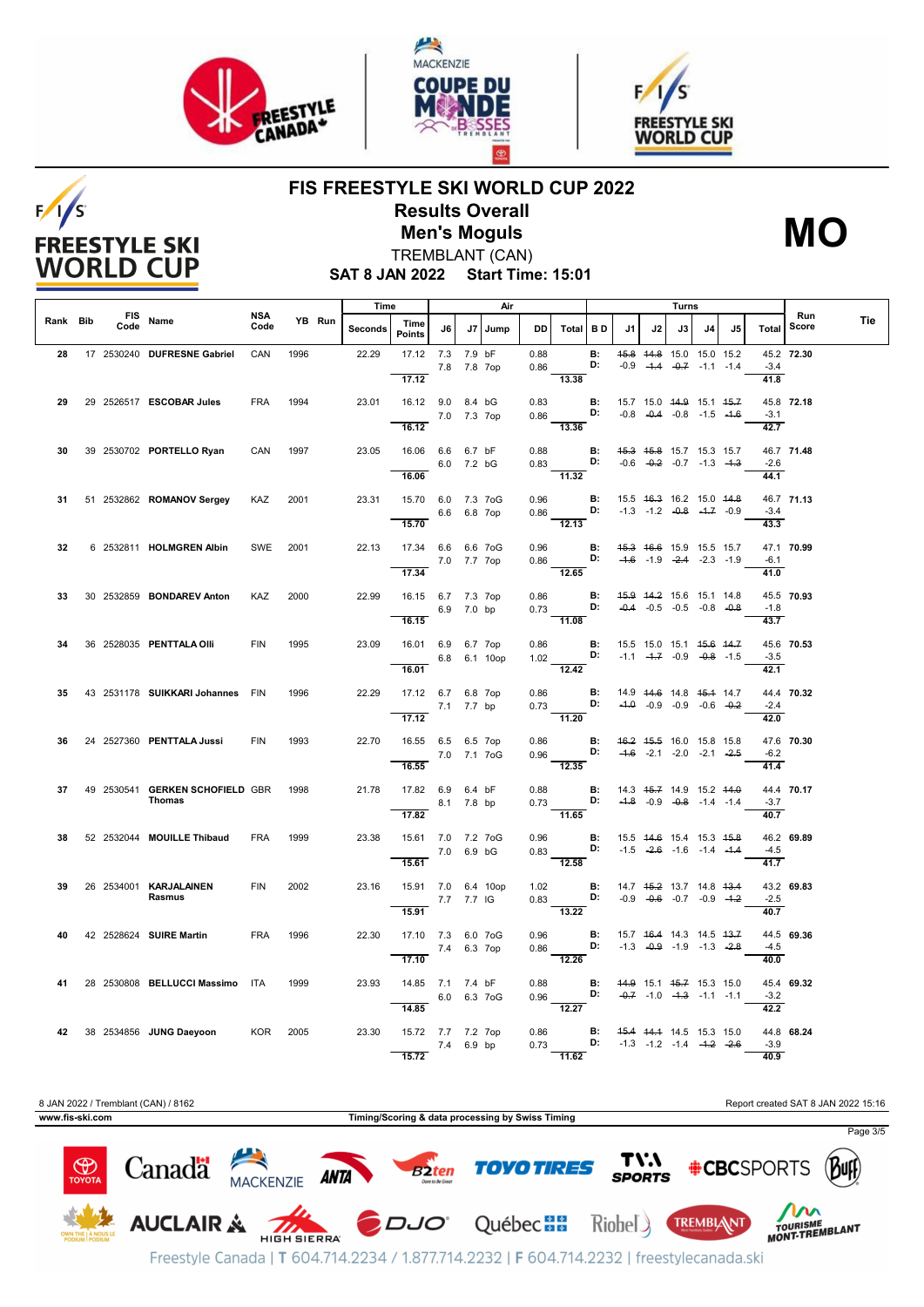

**FREESTYLE SKI WORLD CUP** 





### **FIS FREESTYLE SKI WORLD CUP 2022 Results Overall Men's Moguls MO**



**SAT 8 JAN 2022 Start Time: 15:01** TREMBLANT (CAN)

|          |  |                                  |                    |      |        | Time    |                       | Air            |         | Turns        |      |          |           |    |              |                                                |    |    |                  |              |     |
|----------|--|----------------------------------|--------------------|------|--------|---------|-----------------------|----------------|---------|--------------|------|----------|-----------|----|--------------|------------------------------------------------|----|----|------------------|--------------|-----|
| Rank Bib |  | FIS Name                         | <b>NSA</b><br>Code |      | YB Run | Seconds | Time<br><b>Points</b> | J6             |         | J7 Jump      | DD   | Total BD |           | J1 | J2           | J3                                             | J4 | J5 | <b>Total</b>     | Run<br>Score | Tie |
| 43       |  | 47 2528799 CHEN Kang             | CHN                | 1993 |        | 25.01   | 13.35 7.5             |                | 8.0 bF  |              | 0.88 |          | <b>B:</b> |    |              | 15.1 46.4 15.0 14.9 44.5                       |    |    |                  | 45.0 67.82   |     |
|          |  |                                  |                    |      |        |         |                       | 6.8            | 6.6 7op |              | 0.86 |          | D:        |    | $-0.9 - 1.0$ | $-0.9 - 1.2 - 1.5$                             |    |    | $-3.1$           |              |     |
|          |  |                                  |                    |      |        |         | 13.35                 |                |         |              |      | 12.57    |           |    |              |                                                |    |    | 41.9             |              |     |
| 44       |  | 56 2534234 CHALIFOUX Louis-      | CAN                | 2002 |        | 23.44   | 15.52                 | 6.5            | 6.3 bF  |              | 0.88 |          | В:        |    |              | 45.0 14.3 14.9 44.4 14.5                       |    |    |                  | 43.7 67.11   |     |
|          |  | David                            |                    |      |        |         |                       | 6.7            |         | 6.7 7op      | 0.86 |          | D:        |    |              | $-1.0$ $-4.6$ $-4.0$ $-1.3$ $-1.2$             |    |    | $-3.5$           |              |     |
|          |  |                                  |                    |      |        |         | 15.52                 |                |         |              |      | 11.39    |           |    |              |                                                |    |    | 40.2             |              |     |
| 45       |  | 55 2534074 VIEL Julien           | CAN                | 2001 |        | 23.12   | 15.97 7.2 8.1 bF      |                |         |              | 0.88 |          | B:        |    |              | 44.7 15.9 16.0 15.2 <del>16.2</del>            |    |    |                  | 47.1 66.88   |     |
|          |  |                                  |                    |      |        |         |                       |                |         | 5.0 4.2 10op | 1.02 |          | D:        |    |              | $-2.3$ $-2.8$ $-2.5$ $-2.9$ $-4.5$             |    |    | $-7.6$           |              |     |
|          |  |                                  |                    |      |        |         | 15.97                 |                |         |              |      | 11.41    |           |    |              |                                                |    |    | 39.5             |              |     |
| 46       |  | 44 2537625 LEE Yoon Seung        | KOR                | 2006 |        | 24.09   | 14.62 6.7 6.4 7op     |                |         |              | 0.86 |          | B:        |    |              | 44.2 45.9 14.3 15.3 15.5                       |    |    |                  | 45.1 65.36   |     |
|          |  |                                  |                    |      |        |         |                       | 6.9            | 6.3 bp  |              | 0.73 |          | D:        |    |              | $-1.4$ $-1.6$ $-1.8$ $-4.0$ $-2.5$             |    |    | $-4.8$           |              |     |
|          |  |                                  |                    |      |        |         | 14.62                 |                |         |              |      | 10.44    |           |    |              |                                                |    |    | 40.3             |              |     |
| 47       |  | 45 2532088 TSINN Oleg            | KAZ                | 1999 |        | 23.66   | 15.22 5.7 5.3 7op     |                |         |              | 0.86 |          | <b>B:</b> |    |              | 14.6 14.3 <del>15.5</del> 14.8 <del>14.0</del> |    |    |                  | 43.7 64.78   |     |
|          |  |                                  |                    |      |        |         |                       | 6.7 6.0 bp     |         |              | 0.73 |          | D:        |    |              | $-1.3$ $-0.5$ $-1.2$ $-1.9$ $-1.0$             |    |    | $-3.5$           |              |     |
|          |  |                                  |                    |      |        |         | 15.22                 |                |         |              |      | 9.36     |           |    |              |                                                |    |    | 40.2             |              |     |
| 48       |  | 41 2537254 LI Musai              | CHN                | 2003 |        | 24.68   | 13.81                 | 6.8            | 7.3 bF  |              | 0.88 |          | <b>B:</b> |    |              | 42.9 14.1 13.8 44.8 13.3                       |    |    |                  | 41.2 63.20   |     |
|          |  |                                  |                    |      |        |         |                       | 7.0 7.2 bG     |         |              | 0.83 |          | D:        |    |              | $-0.7$ $-1.4$ $-0.9$ $-2.4$ $-1.6$             |    |    | $-3.9$           |              |     |
|          |  |                                  |                    |      |        |         | 13.81                 |                |         |              |      | 12.09    |           |    |              |                                                |    |    | 37.3             |              |     |
| 49       |  | 33 2533013 DONG Mingwei          | CHN 1994           |      |        | 23.99   | 14.76 6.8             |                | 6.1 bF  |              | 0.88 |          | в:        |    |              | 14.0 14.0 13.9 44.2 43.8                       |    |    |                  | 41.9 60.41   |     |
|          |  |                                  |                    |      |        |         |                       | 4.5            | 5.1 7o  |              | 0.83 |          | D:        |    |              | $-4.0$ $-1.4$ $-2.2$ $-2.3$ $-2.3$             |    |    | $-5.9$           |              |     |
|          |  |                                  |                    |      |        |         | 14.76                 |                |         |              |      | 9.65     |           |    |              |                                                |    |    | 36.0             |              |     |
| 50       |  | 37 2535572 JEANNESSON Mateo GBR  |                    | 2004 |        | 23.90   | 14.89                 | 6.6            | 6.2 bF  |              | 0.88 |          | В:        |    |              | 13.8 45.7 15.1 15.5 43.5                       |    |    |                  | 44.4 56.33   |     |
|          |  |                                  |                    |      |        |         |                       | 7.0 6.3 7op    |         |              | 0.86 |          | D:        |    |              | $-5.1$ $-3.6$ $-3.9$ $-5.3$ $-5.6$             |    |    | $-14.3$          |              |     |
|          |  |                                  |                    |      |        |         | 14.89                 |                |         |              |      | 11.34    |           |    |              |                                                |    |    | 30.1             |              |     |
| 51       |  | 48 2533687 AHVENAINEN Akseli FIN |                    | 2002 |        | 22.63   | 16.65 7.5 6.9 bF      |                |         |              | 0.88 |          | <b>B:</b> |    |              | 45.0 43.8 14.7 14.3 14.0                       |    |    |                  | 43.0 40.18   |     |
|          |  |                                  |                    |      |        |         |                       | 0.0            | 0.0 NJ  |              | 0.00 |          | D:        |    |              | $-6.6$ $-5.6$ $-10.8$ $-8.4$ $-12.8$           |    |    | $-25.8$          |              |     |
|          |  |                                  |                    |      |        |         | 16.65                 |                |         |              |      | 6.33     |           |    |              |                                                |    |    | 17.2             |              |     |
| 52       |  | 40 2531292 ANDRINGA Jesse        | <b>USA</b>         | 1997 |        | 23.25   | 15.79                 |                |         | 6.7 6.5 10op | 1.02 |          | B:        |    |              | 13.9 14.4 13.9 <del>14.7 13.0</del>            |    |    |                  | 42.2 38.22   |     |
|          |  |                                  |                    |      |        |         |                       | $0.0$ $0.0$ NJ |         |              | 0.00 |          | D:        |    |              | $-6.0$ $-6.2$ $-10.5$ $-11.2$ $-9.8$           |    |    | $-26.5$          |              |     |
|          |  |                                  |                    |      |        |         | 15.79                 |                |         |              |      | 6.73     |           |    |              |                                                |    |    | $\frac{1}{15.7}$ |              |     |
|          |  | 35 2532799 BOURDETTE Marius FRA  |                    | 1999 |        |         |                       |                |         |              |      |          |           |    |              |                                                |    |    |                  | <b>DNS</b>   |     |